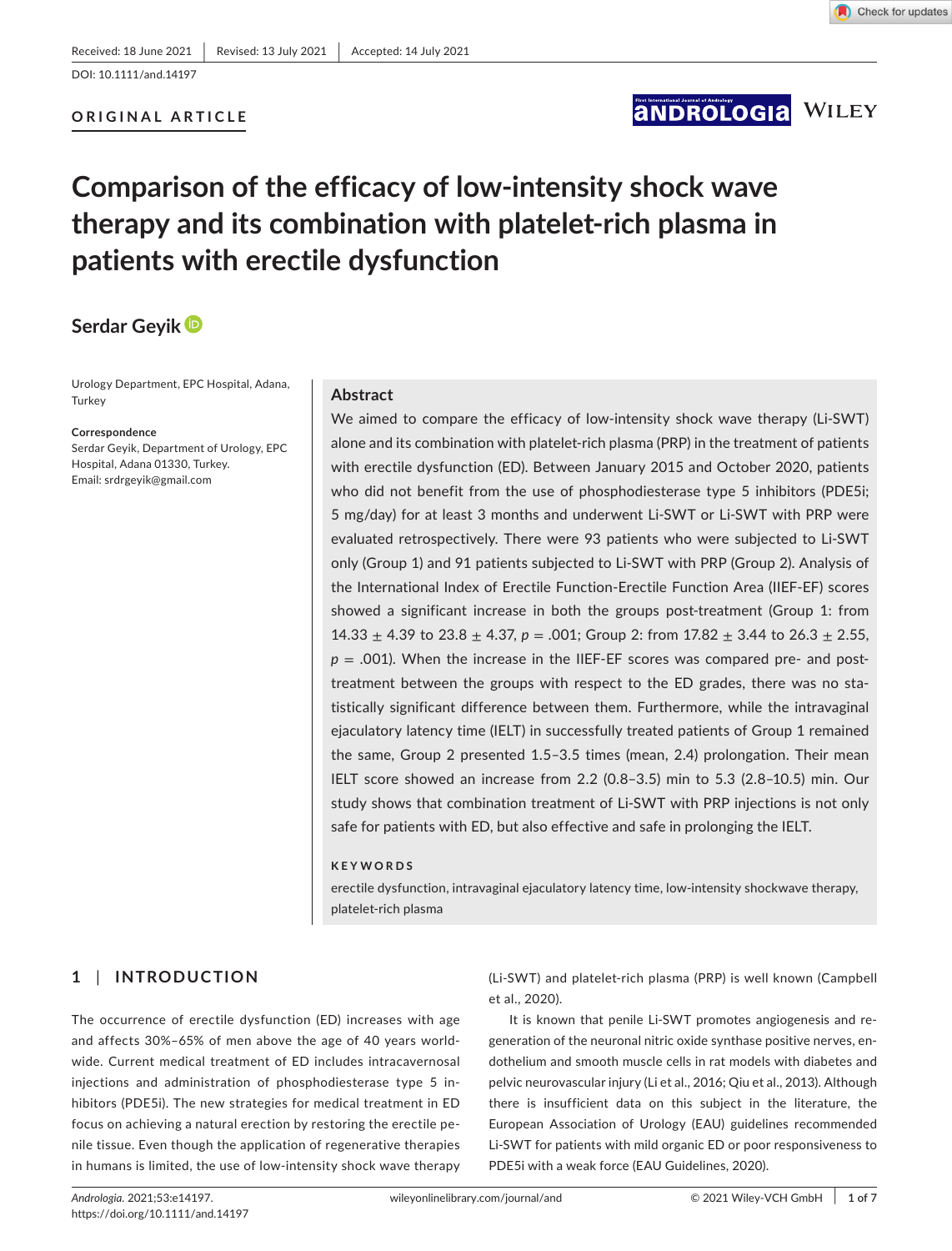**2** of 7 **and FOLOGIS** *CEYIK GEYIK GEYIK* 

Platelets contain various growth factors (GFs), such as plateletderived GF, epithelial GF, insulin-like GF, vascular endothelial GF and basic fibroblast GF. These GFs play an important role in natural wound healing, vascular remodelling and inflammatory and immune responses (Galliera et al., 2012). PRP is a well-described, platelet-based treatment that is prepared by the centrifugation of the patient's own blood (Drury et al., 2021). The application of PRP to the site of the cavernous nerve (CN) injury has neuromodulatory effects on the regeneration of the CN and recovery of the erectile function (Campbell et al., 2020; Ding et al., 2009). A recent study reported intracavernous PRP treatment in ED cases to be efficient and reliable. Although the mean International Index of Erectile Function-Erectile Function Area (IIEF-EF) values increased significantly, the ED grades of the patients remained the same (Taş et al., 2021).

Potential beneficial effects of Li-SWT in ED involve stimulation of cell proliferation, tissue regeneration and angiogenesis, similar to those of PRP (Clavijo et al., 2017; Galliera et al., 2012; Lu et al., 2017). The results of regenerative therapies, especially those regarding the combination treatment of Li-SWT and PRP in humans, are insufficient. We aimed to compare of the efficacy of Li-SWT alone and its combination with PRP in patients with ED.

#### **2** | **MATERIALS AND METHODS**

#### **2.1** | **Patients**

Between January 2015 and October 2020, 218 patients who were with ˂26 IIEF-EF score after the use of daily 5 mg of tadalafil for at least 3 months and underwent a course of either Li-SWT alone (Group 1) or Li-SWT and PRP combination (Group 2) in the same period were evaluated retrospectively. In other words, ED patients who were unable to achieve a penile erection that would allow satisfactory sexual activity despite the daily using 5 mg PDE5i were included in this study. The exclusion criteria were glycated haemoglobin levels >7 ng/ml (*n* = 14), hypogonadism (testosterone levels ˂4 ng/ml; *n* = 3), nonadjusted cardiac and antihypertensive medications with consultations ( $n = 5$ ), history of pelvic surgery  $(n = 5)$ , history of degenerative neurological disorders  $(n = 1)$ , not followed up  $(n = 4)$  and data unavailability  $(n = 2)$ . A urologist recorded the sexual history of the patients and intravaginal ejaculatory latency time (IELT), performed a genitourinary physical examination and evaluated the metabolic hormonal levels. Thirtyfour patients in group 1 and 26 in group 2 had been suffering from premature ejaculation, in the period of healthy sexual life before the appearance of ED complaints, within less than 3 min. The erectile function of patients was determined according to the IIEF-EF questionnaire (Cappelleri et al., 1999).

In our clinical routine, all patients with ED are informed in detail regarding the different treatment options, results and complications according to the current treatment guidelines. The patients in this study made their own treatment decision between Li-SWT alone

and combination therapy of Li-SWT and PRP. Furthermore, all patients were using PDE5i before the treatment, and they continued its use during the treatment and follow-up.

## **2.2** | **Li-SWT application in both groups**

All patients included in this study had been subjected to Li-SWT for one course, consisting of five implementations about  $7 \pm 2$  days apart. In each implementation, 1,800 shockwaves (SW) (0.09 mJ/  $mm<sup>2</sup>$ ) were applied to the distal penile shafts and 1,800 SW to the perineal corpus cavernosum. Thus, in total, 18,000 SW was applied to each patient at the end of one course. The treatment was administered in an outpatient setting without anaesthesia, wherein the application areas were the same, and each implementation lasted approximately 20 min (Reisman et al., 2015).

The SW were applied with a Linear Renova (Initia Ltd.), a secondgeneration electromagnetic energy source Li-SWT device that could penetrate the tissue up to 70 mm. All implementations were conducted by the same urologist. The probe was manually supported without using any stabilisers or additional accessories to ensure an effective tissue contact.

# **2.3** | **Preparation and injection process of PRP in Group 2**

In patients subjected to PRP combination with Li-SWT, a venous puncture was performed in the clinic. A total of 30 ml of whole blood was drawn from the patients and filled in two PRP sets that were self-gelled and citrated (Ycellbio PRP, Ycellbio Medical Co. Ltd.). The sample was centrifuged at 3,700 ×*g* for 10 min, and the supernatant was separated from the remaining blood sample. Two kits yielded approximately 12–16 ml of injectable PRP (Matz et al., 2018). A local anaesthetic cream was applied to the target skin, at least 20 min before each PRP injection. The administration in Group 2 was performed via very small-sized injection needles within 3–5 min after the PRP preparation. Each PRP injection was administered 10–14 days apart (Taş et al., 2021), three times in one course. Approximately 3–4 ml of PRP was injected in each one of the four regions: one intracavernosal and three subcutaneous areas (both right and left lateral neural lines and dorsal balanic submucosal region; Figure 1).

#### **2.4** | **Outcome criteria of patients**

The outcomes were evaluated using the IIEF-EF questionnaire and IELT values at baseline and 6 months post-treatment, while the patients continued using PDE5i (5 mg/day). The short-term clinical results of Li-SWT application alone and the combination treatment were evaluated separately for both groups and compared. Additionally, physical examination and anamnesis were conducted before and after implementation of each course. Successful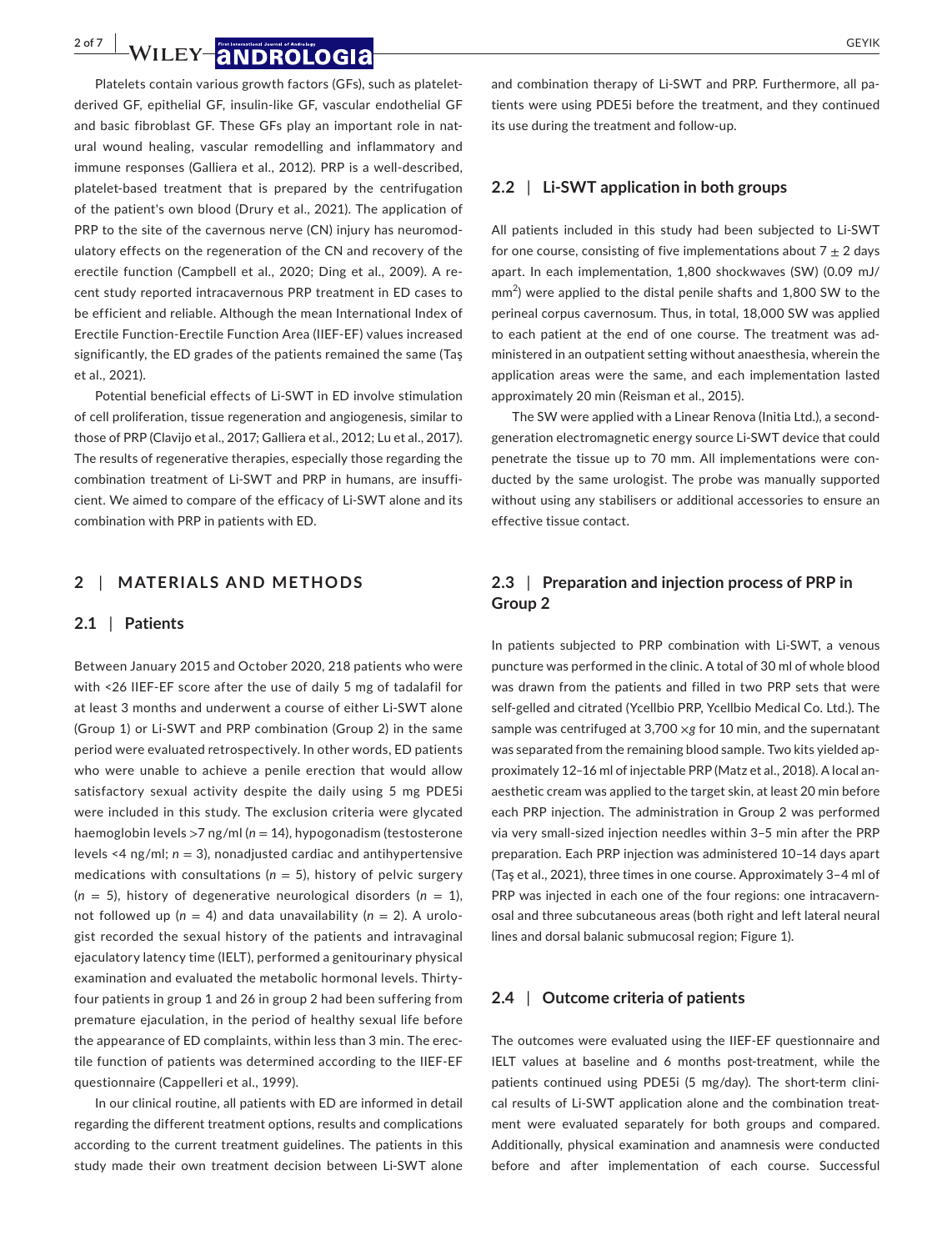**FIGURE 1** Approximately, 12–16 ml of injectable PRP which was yielded with two kits were injected with an insulin needle, 3–4 ml of its was applied in each one of the four regions: one intracavernosal and three subcutaneous areas (both right and left lateral neural lines and dorsal balanic submucosal region)

# **<b>a NDROLOGIA** WILEY 3 of 7



## **TABLE 1** Demographic and characteristics of the study population

|                                           | Group 1<br>Li-SWT<br>$(n = 93)$ | Group <sub>2</sub><br>Li-SWT+PRP<br>$(n = 91)$ | p value |
|-------------------------------------------|---------------------------------|------------------------------------------------|---------|
| Age years <sup>a</sup>                    | $51.23 \pm 11.36$               | $46.9 + 11.89$                                 | .012    |
| Duration of ED years <sup>a</sup>         | $3.97 \pm 2.97$                 | $3.97 + 2.64$                                  | .999    |
| Hypertension <sup>b</sup>                 | 24 (25.8)                       | 11(12.1)                                       | .024    |
| Diabetes mellitus <sup>b</sup>            | 39(41.9)                        | 26(28.6)                                       | .065    |
| Cardiovascular diseases <sup>b</sup>      | 27(29)                          | 20(22)                                         | .312    |
| Benign prostatic hyperplasia <sup>b</sup> | 20(21.5)                        | 11(12.1)                                       | .115    |
| Peyronie disease <sup>b</sup>             | 8(8.6)                          | 3(3.3)                                         | .213    |
| Hemorrhoid, Anal fissure <sup>b</sup>     | 3(3.2)                          | 5(5.5)                                         | .494    |
| Usage of antiplatelets <sup>b</sup>       | 59 (63.4)                       | 46 (50.5)                                      | .101    |

*Note:* Bold values indicate statistical significance (*p* < .05).

 ${}^{a}$ Data are expressed as mean  $\pm$  standart deviation.

b Data are expressed as frequency (%).

treatment criteria for patients were IIEF-EF scores ≥26 during the 6-month follow-up.

This study was approved by Çukurova University Clinical Research Ethics Committee (Approval no. 80/36;08.31.2018 and 86/21;08.03.2019).

## **2.5** | **Statistical analysis**

Statistical Product and Service Solutions version 22.0 (SPSS Inc.) software was used for statistical analysis. Continuous variables are presented as means ± standard deviations. Independent *t* tests were performed for these variables; *p*-values <.05 were considered statistically significant.

# **3** | **RESULTS**

This study included 184 patients who underwent either Li-SWT (Group 1, *n* = 93) or Li-SWT with PRP (Group 2, *n* = 91).

The mean age (51.28  $\pm$  11.43 vs. 46.7  $\pm$  11.86 years) and hypertension ratio (25.8% vs. 12.1%) of Group 1 patients were significantly higher than that of the Group 2 patients ( $p = .012$ ;  $p = .024$ ). Table 1 shows the descriptive statistics for demographics and patients' characteristics. There was no statistically significant difference between the demographic characteristics of the two groups, except for the mean age of the patients.

The patients who did not initially benefit from treatment with 5 mg/day of PDE5i became responsive around the 3rd or 4th week of the treatment, and none of them suffered any side effects. PRP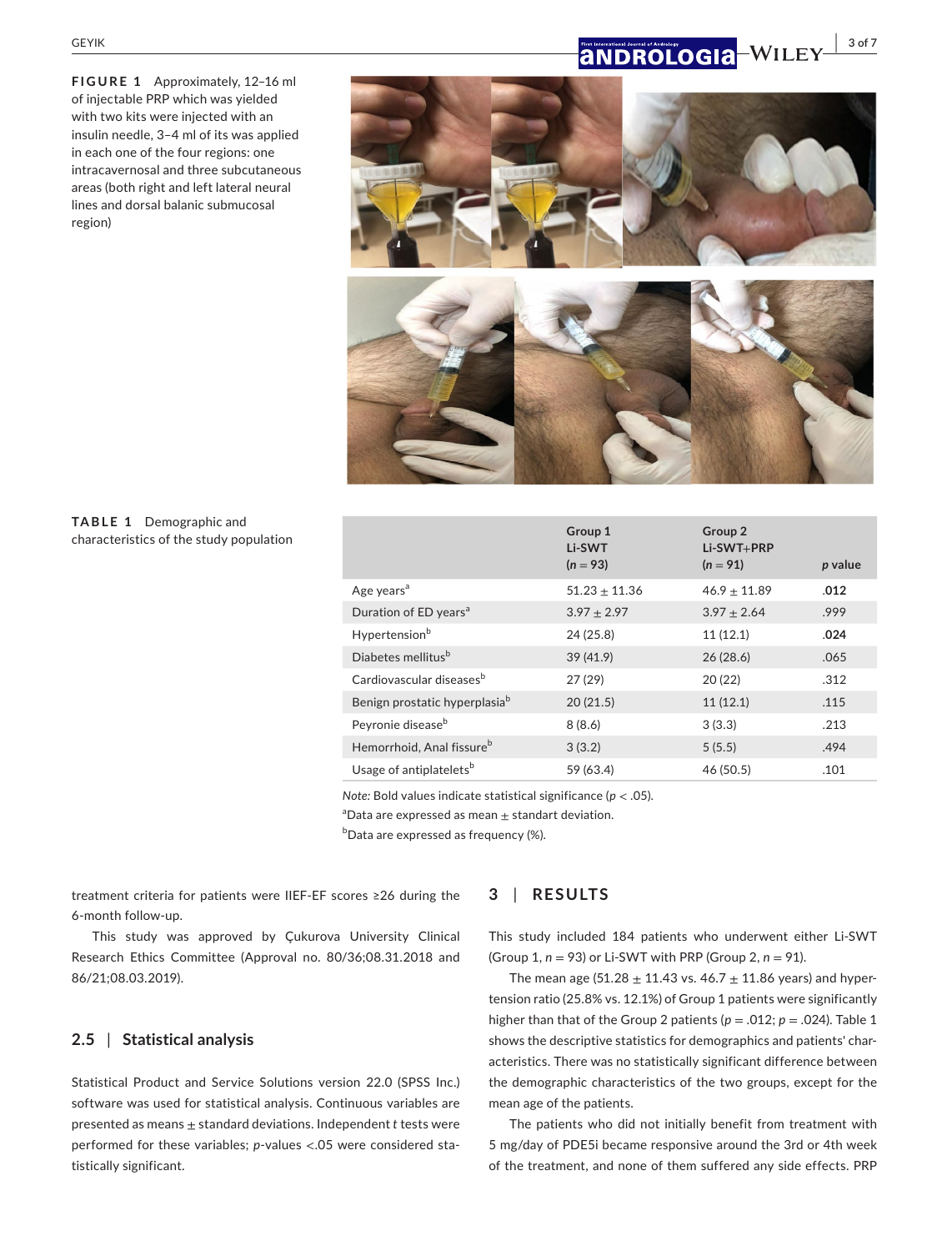**4 of 7 | WILEY ANDROLOGIA** GEYIK

injections and Li-SWT were well tolerated in all cases, and no systemic complications were noted during the treatment or follow-up. All patients in Group 2 reported a temporary pain at the injection site, and 24 (26.4%) of them had mild penile bruising after the injection despite the absence of bleeding diathesis.

#### **3.1** | **Evaluation of mean IIEF-EF scores**

The IIEF-EF scores showed a significant increase in both the groups after treatment (Group 1: from baseline  $14.33 \pm 4.39$  to  $23.8 \pm 4.37$  6 months post-operatively,  $p = .001$ ; Group 2: from baseline  $17.82 \pm 3.44$  to  $26.3 \pm 2.55$  6 months post-operatively,  $p = .001$ ; Table 2).

The increase in the IIEF-EF scores was compared pre- and posttreatment with respect to the ED grades between the groups. Group 1 and Group 2 showed an increase of  $9.62 \pm 3.66$  and  $10.0 \pm 1.41$ in the severe ED group ( $p = .890$ ),  $10.39 \pm 2.83$  and  $10.06 \pm 1.71$  in the moderate ED group ( $p = .546$ ),  $8.08 \pm 1.59$  and  $7.78 \pm 1.42$  in the

**TABLE 2** Pre&post treatment IIEF-EF scores of groups

|                     | Group 1<br>Li-SWT<br>$(n = 93)$ | Group 2<br>Li-SWT+PRP<br>$(n = 91)$ | p value |
|---------------------|---------------------------------|-------------------------------------|---------|
| Mean IIFF-FF scores |                                 |                                     |         |
| <b>Baseline</b>     | $14.33 + 4.39$                  | $17.82 + 3.44$                      | .001    |
| 6th month           | $23.8 + 4.37$                   | $26.3 + 2.55$                       | .001    |

*Note:* Bold values indicate statistical significance (*p* < .05).

**TABLE 3** Comparison of the mean IIEF-EF score increase between groups based on ED grades

|                  | The mean IIEF-EF score increase |                                                |         |  |
|------------------|---------------------------------|------------------------------------------------|---------|--|
|                  | Group 1<br>Li-SWT<br>$(n = 93)$ | Group <sub>2</sub><br>Li-SWT+PRP<br>$(n = 91)$ | p value |  |
| Mild             | $7.0 + 1.67$                    | $6.8 \pm 1.01$                                 | .739    |  |
| Mild to moderate | $8.08 + 1.59$                   | $7.78 \pm 1.42$                                | .431    |  |
| Moderate         | $10.39 + 2.83$                  | $10.06 + 1.71$                                 | .546    |  |
| Severe           | $9.62 + 3.66$                   | $10.0 + 1.41$                                  | .890    |  |

mild–moderate ED group ( $p = .431$ ) and  $7.0 + 1.67$  and  $6.8 + 1.01$  in the mild ED group ( $p = .739$ ), respectively. There was no statistically significant difference in the increase in the IIEF-EF scores between the groups with respect to the ED grades (Table 3).

# **3.2** | **Evaluation of successful outcome with IIEF-EF scores ≥26**

According to the initial ED grades in Group 1, 18/48 (37.5%) patients with moderate ED, 21/23 (91.3%) with mild-to-moderate ED and 6/6 (100%) with mild ED had post-treatment IIEF-EF scores ≥26. None of the patients with severe ED had IIEF-EF scores ≥26.

According to the initial ED grades in Group 2, 13/33 (39.4%) patients with moderate ED, 38/41 (92.7%) with mild-to-moderate ED and 15/15 (100%) with mild ED had post-treatment IIEF-EF scores ≥26. None of the patients with severe ED had IIEF-EF scores ≥26.

It was observed that the Li-SWT and PRP combination treatment did not contribute to the successful treatment ratios ( $p = 1.000$ ; Table 4).

# **3.3** | **Evaluation of IELT**

Although the IELT in successfully treated patients of Group 1 remained the same, the Group 2 patients showed 1.5–3.5 times (mean, 2.4) prolongation. Their mean IELT showed an increase from 2.2 (0.8–3.5) min to 5.3 (2.8–10.5) min.

When the Group 2 patients were asked if they were willing to take more PRP injections to extend their IELT, all 66 successfully treated patients responded positively.

# **4** | **DISCUSSION**

Our study showed that the Li-SWT and PRP combination did not provide any additional benefit to the increase in the IIEF-EF scores, but it extended the IELT. However, this study is very important in terms of illustrating the effect of the Li-SWT and PRP combination treatment, and it is the first study in the literature on this subject.

**TABLE 4** Comparison of the number of patients who were treated successfully, based on ED grades

|                  | Group 1<br>Li-SWT<br>$(n = 93)$               |                                                                 | Group 2<br>Li-SWT+PRP<br>$(n = 91)$           |                                                                 |          |
|------------------|-----------------------------------------------|-----------------------------------------------------------------|-----------------------------------------------|-----------------------------------------------------------------|----------|
|                  | <b>Number of patients</b><br>before treatment | In post treatment, number<br>of patients with IIEF-EF $\geq$ 26 | <b>Number of patients</b><br>before treatment | In post treatment, number<br>of patients with IIEF-EF $\geq$ 26 | p values |
| Mild             | 6                                             | 6                                                               | 15                                            | 15                                                              |          |
| Mild to moderate | 23                                            | 21                                                              | 41                                            | 38                                                              | 1.000    |
| Moderate         | 48                                            | 18                                                              | 33                                            | 13                                                              | 1.000    |
| Severe           | 16                                            | $\mathbf 0$                                                     | $\overline{2}$                                | $\mathbf 0$                                                     |          |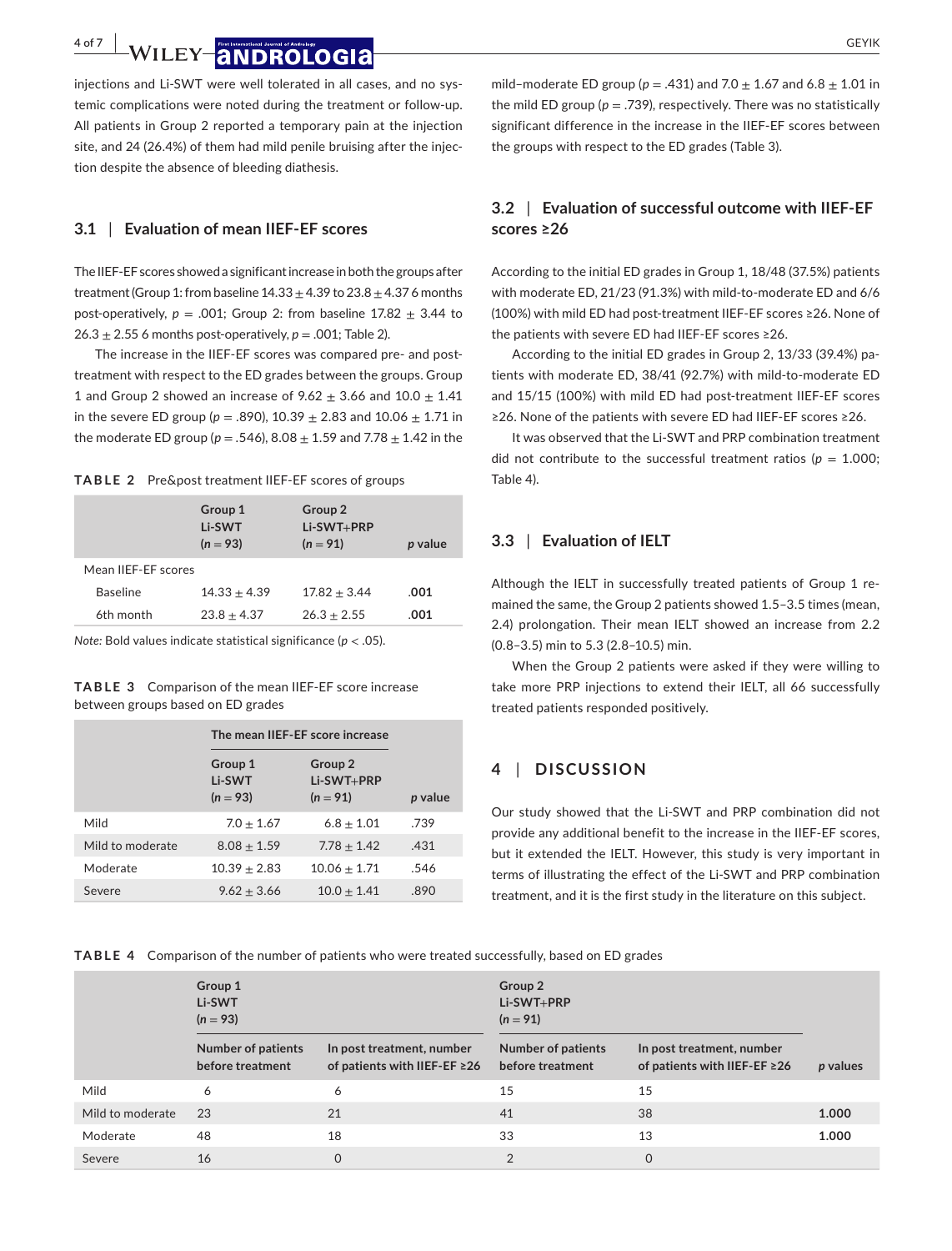Current medical ED treatments provide symptomatic relief; hence, the new strategies of ED treatment focus on achieving a natural erection by restoring the erectile penile tissue with regenerative therapies. Even though the application of regenerative therapies in humans is limited, the use of Li-SWT and PRP is well known (Campbell et al., 2020). Although the mechanism of the treatment is unclear and a standardised treatment protocol is lacking, Li-SWT is known to be safe and effective in the treatment of ED (Adeldaeim et al., 2021; Campbell et al., 2019). Moreover, it is a recommended treatment option in the EAU guidelines for ED and in patients with mild vasculogenic ED or poor responses to PDE5i (EAU Guidelines, 2020). Furthermore, our successful treatment results with Li-SWT supported the recommendations of the EAU guidelines.

Usually, tadalafil is prescribed in optional doses of either 10 and 20 mg/day or 5 mg/day. Recent data have confirmed that 40% of men aged >45 years responded to treatment for combined ED and lower urinary tract symptoms/benign prostatic hyperplasia with tadalafil 5 mg once daily, showing symptom improvement after 12 weeks (EAU Guidelines, 2020). Our patients preferred the daily dose in order to have fewer side effects and to engage in continued sexual intercourse. All our patients who did not initially benefit from 5 mg/day PDE5i, despite its use for 3 months, reported that they became responsive around the 3rd or 4th week of the treatment with better erections. None of them suffered any side effects of PDE5i, because they had been using it in the past. Our recommendation of PDE5i use was compatible with that of current studies (Verze et al., 2020) to maximise the improvement in erectile function, and it was almost standard in Li-SWT application. Although the studies on the use of PRP in urologic disorders are limited, many clinical fields such as dermatology, ophthalmology and plastic surgery are using PRP to increase tissue regeneration, angiogenesis and wound healing as both primary and auxiliary treatment methods (Matz et al., 2018). In the pathophysiology of ED, endothelial dysfunction secondary to inflammation shows a significant occurrence rate; hence, the purpose of regenerative ED treatments is to improve the endothelial functions by facilitating the nitric oxide pathway (Assaly-Kaddoum et al., 2016; Vlachopoulos et al., 2006). Experimental studies demonstrate that the cellular mechanisms of PRP and Li-SWT that are activated in tissue regeneration and healing are similar (Liu et al., 2019; Namazi, 2011). Based on this literature, we aimed to evaluate and compare the IIEF-EF scores, post-treatment success rates and changes in IELT between the two groups.

In 2012, Wu et al. conducted an experimental study with a control group and animals with a neural crush injury. The PRP-treated group exhibited a significantly greater number of preserved myelinated cavernous neural axons at 1 month as compared to the non-PRP-treated group. These results support the conclusion that PRP increases the number of myelinated axons, thus facilitating the recovery of erectile function (Drury et al., 2021; Raheem et al., 2020). Similarly, the Group 2 patients in our study reported that in repeated PRP injections, the sensation of sensitivity and pain in the penile area increased as compared to the previous injection, despite application of the same local anaesthetic. Since the injections were

 **<b>a NDROLOGIA** WILEY  $\frac{1}{5}$  of 7

administered along both lateral cavernosal and dorsal submucosal penile nerve line regions, we attributed the patients' feedback to an increase in the regional circulation and sensitivity due to the injections. Because the dorsal nerve of the penis is a somatosensory nerve that originates from the ventral rami of the S2–S4 spinal nerves, they have a direct connection to sexual function as they transmit afferent signals to the central nervous system (Kinter & Newton, 2020).

The results of up-to-date analysis on PRP use for ED and Peyronie's disease treatment reported in trials emphasised on limitations of small groups and short follow-up periods, with the lack of control groups and qualitative and quantitative analysis of PRP. Thus, it is important to mention that PRP therapy has the potential for treating male sexual dysfunction, but its safety is uncertain (Epifanova et al., 2020). In contrast, PRP is safe to use in ED.

A study conducted in January 2021 reported the tolerability, efficacy and reliability of PRP in ED. In that study, 31 patients (mean age, 54.41  $\pm$  8.74 years) were evaluated using the IIEF-EF questionnaire after intracavernous autologous PRP administration three times at 15-day intervals. Although the mean IIEF-EF scores increased significantly (*p* < .001) from 18 to 20 after treatment, the mean value remained within the mild–moderate ED grade (scores between 17 and 21). Additionally, the post-treatment sexual satisfaction scores were significantly higher than the baseline values ( $p = .002$ ). Although they reported a micro-fibrotic plaque in one patient during the follow-up after the third injection, they considered PRP safe (Taş et al., 2021). The presence of mild bruises at the PRP injection sites in some patients could be due to inattentive injection method or insufficient decompression after the procedure. Except for this local complication, we did not detect any fibrotic areas or systemic complications during the treatment and follow-up examinations.

Taş et al.'s (2021) study demonstrated that only PRP injections as a regenerative treatment approach in ED is effective but may be insufficient for complete healing. Similarly, our results suggest that PRP treatment in ED would require several PRP applications to achieve satisfactory IIEF-EF scores.

In our study, the statistically significant increase in the IIEF-EF scores 6 months post-treatment ( $p = .001$ ) as compared to the baseline scores in each patient group is consistent with the literature indicating that Li-SWT applications are effective in ED treatment (Adeldaeim et al., 2021; Raheem et al., 2020).

# **4.1** | **Strengths and limitations**

The use of a linear probe, absence of standardised Li-SWT and PRP injection doses, absence of standardised injection sites and retrospective study design are the limitations of this study. Although it is known that there is no difference in the efficacy of linear probes and focused probes (Campbell et al., 2019), the lack of objective penile Doppler ultrasonography criteria for the evaluation of the etiological diagnosis and follow-up in ED was another limitation. Patients in group 2 who underwent combination treatment were younger and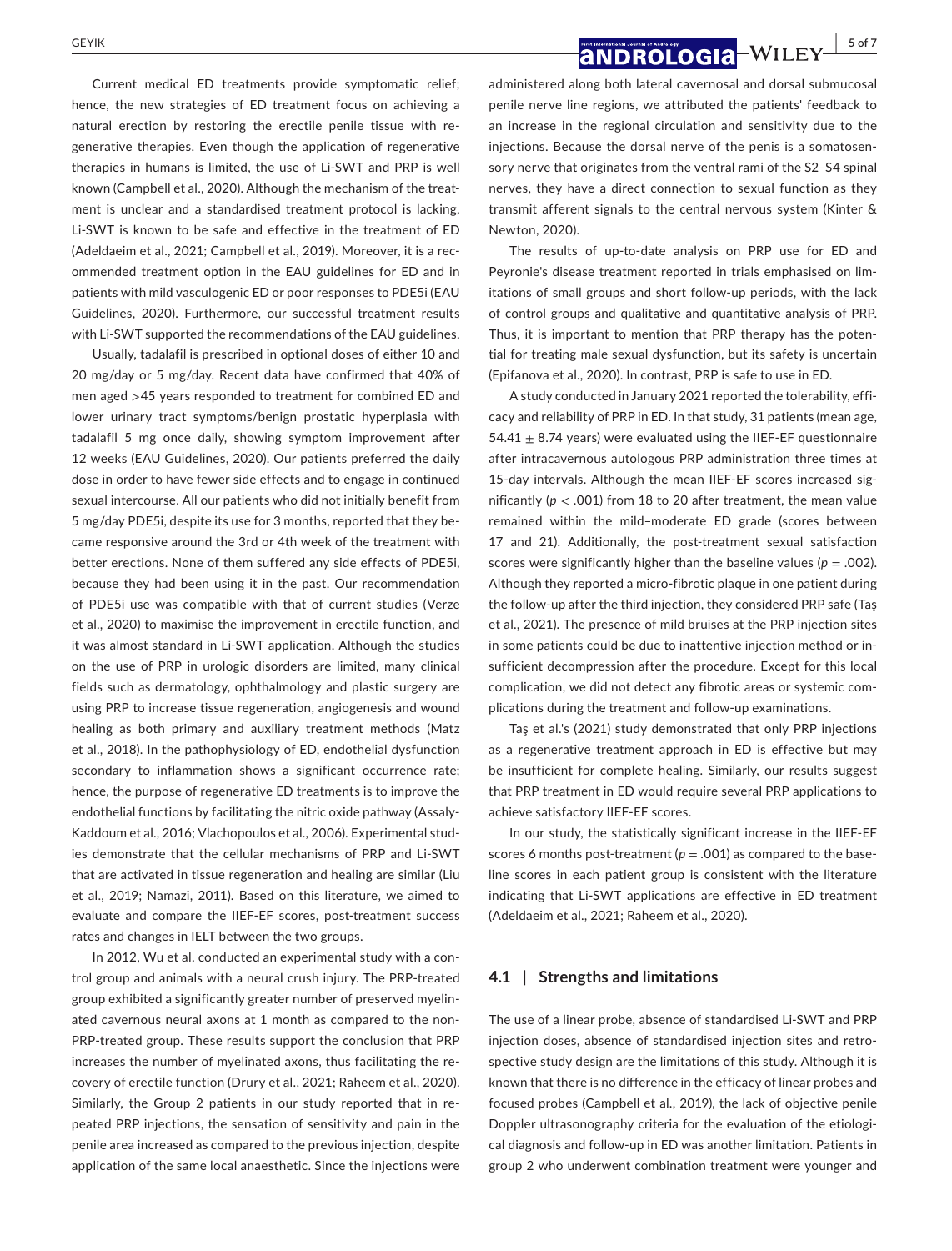**6 of 7 | WILEY ANDROLOGIA** *GEYIK* **GEYIK** 

had fewer comorbidities in general and also, the 6-month efficacy and the uncertain durability of the treatment represent other limitations. The strength of our study is that it is the first study investigating the efficacy of Li-SWT and PRP combination treatment in ED patients.

# **5** | **CONCLUSION**

This study showed that Li-SWT improves erectile functions and PDE5i treatment efficacy in PDE5i-refractory patients with ED. Additionally, the Li-SWT combination with PRP may not significantly benefit in terms of erectile function has been shown.

Combining Li-SWT with PRP injections was not only a safe treatment but also prolonged the IELT. Our PRP injection model may have a potential role in the treatment of patients with premature ejaculation.

Large-scale, placebo-controlled prospective studies with more number of PRP injections and LiSWT applications are needed to confirm our results.

## **ACKNOWLEDGEMENT**

Thanks, to Wiley for editing a draft of this manuscript, to Barış KUZGUNBAY-Cemil GÖÇMEN for their suggestions in planning/ correction and also to Melih KIRISÇI for statistical analysis.

#### **CONFLICT OF INTEREST**

No conflict of interest was declared by the author.

#### **DATA AVAILABILITY STATEMENT**

The data that support the findings of this study are available from the corresponding author upon reasonable request.

# **ORCID**

*Serdar Geyik* <https://orcid.org/0000-0002-8712-7682>

#### **REFERENCES**

- Adeldaeim, H. M., Abouyoussif, T., Gebaly, O. E., Assem, A., Wahab, M., Rashad, H., Sakr, M., & Zahran, A. R. (2021). Prognostic indicators for successful low-intensity extracorporeal shock wave therapy treatment of erectile dysfunction. *Urology*, *149*, 133–139. [https://doi.](https://doi.org/10.1016/j.urology.2020.12.019) [org/10.1016/j.urology.2020.12.019](https://doi.org/10.1016/j.urology.2020.12.019)
- Assaly-Kaddoum, R., Giuliano, F., Laurin, M., Gorny, D., Kergoat, M., Bernabé, J., Vardi, Y., Alexandre, L., & Behr-Roussel, D. (2016). Low intensity extracorporeal shock wave therapy improves erectile function in a model of type II diabetes independently of NO/ cGMP pathway. *The Journal of Urology*, *196*(3), 950–956. [https://doi.](https://doi.org/10.1016/j.juro.2016.03.147) [org/10.1016/j.juro.2016.03.147](https://doi.org/10.1016/j.juro.2016.03.147)
- Campbell, J. D., Milenkovic, U., Usta, M. F., Albersen, M., & Bivalacqua, T. J. (2020). The good, bad, and the ugly of regenerative therapies for erectile dysfunction. *Translational Andrology and Urology*, *9*(Suppl 2), S252–S261. <https://doi.org/10.21037/tau.2019.10.06>
- Campbell, J. D., Trock, B. J., Oppenheim, A. R., Anusionwu, I., Gor, R. A., & Burnett, A. L. (2019). Meta-analysis of randomized controlled trials that assess the efficacy of low-intensity shockwave therapy for the treatment of erectile dysfunction. *Therapeutic Advances in Urology*, *11*, 1756287219838364.<https://doi.org/10.1177/1756287219838364>
- Cappelleri, J. C., Rosen, R. C., Smith, M. D., Mishra, A., & Osterloh, I. H. (1999). Diagnostic evaluation of the erectile function domain of the International Index of Erectile Function. *Urology*, *54*(2), 346–351. [https://doi.org/10.1016/S0090-4295\(99\)00099-0](https://doi.org/10.1016/S0090-4295(99)00099-0)
- Clavijo, R. I., Kohn, T. P., Kohn, J. R., & Ramasamy, R. (2017). Effects of low-intensity extracorporeal shockwave therapy on erectile dysfunction: A systematic review and meta-analysis. *The Journal of Sexual Medicine*, *14*(1), 27–35. [https://doi.org/10.1016/j.](https://doi.org/10.1016/j.jsxm.2016.11.001) [jsxm.2016.11.001](https://doi.org/10.1016/j.jsxm.2016.11.001)
- Ding, X. G., Li, S. W., Zheng, X. M., Hu, L. Q., Hu, W. L., & Luo, Y. (2009). The effect of platelet-rich plasma on cavernous nerve regeneration in a rat model. *Asian Journal of Andrology*, *11*(2), 215. [https://doi.](https://doi.org/10.1038/aja.2008.37) [org/10.1038/aja.2008.37](https://doi.org/10.1038/aja.2008.37)
- Drury, R., Natale, C., & Hellstrom, W. J. (2021). Reviewing the evidence for shockwave-and cell-based regenerative therapies in the treatment of erectile dysfunction. *Therapeutic Advances in Urology*, *13*, 17562872211002059.
- EAU Guidelines on Sexual and Reproductive Health (2020). ISBN 978-94-92671-07-3.
- Epifanova, M. V., Gvasalia, B. R., Durashov, M. A., & Artemenko, S. A. (2020). Platelet-rich plasma therapy for male sexual dysfunction: Myth or reality? *Sexual Medicine Reviews*, *8*(1), 106–113. [https://doi.](https://doi.org/10.1016/j.sxmr.2019.02.002) [org/10.1016/j.sxmr.2019.02.002](https://doi.org/10.1016/j.sxmr.2019.02.002)
- Galliera, E., Corsi, M. M., & Banfi, G. (2012). Platelet rich plasma therapy: Inflammatory molecules involved in tissue healing. *Journal of Biological Regulators and Homeostatic Agents*, *26*(2 Suppl 1), 35S–42S.
- Kinter, K. J., & Newton, B. W. (2020). *Anatomy, abdomen and pelvis*. Treasure Island (FL): StatPearls Publishing
- Li, H., Matheu, M. P., Sun, F., Wang, L., Sanford, M. T., Ning, H., Banie, L., Lee, Y.-C., Xin, Z., Guo, Y., Lin, G., & Lue, T. F. (2016). Low-energy shock wave therapy ameliorates erectile dysfunction in a pelvic neurovascular injuries rat model. *The Journal of Sexual Medicine*, *13*(1), 22–32. <https://doi.org/10.1016/j.jsxm.2015.11.008>
- Liu, T., Shindel, A. W., Lin, G., & Lue, T. F. (2019). Cellular signaling pathways modulated by low-intensity extracorporeal shock wave therapy. *International Journal of Impotence Research*, *31*(3), 170–176. <https://doi.org/10.1038/s41443-019-0113-3>
- Lu, Z., Lin, G., Reed-Maldonado, A., Wang, C., Lee, Y. C., & Lue, T. F. (2017). Low-intensity extracorporeal shock wave treatment improves erectile function: A systematic review and meta-analysis. *European Urology*, *71*(2), 223–233. [https://doi.org/10.1016/j.](https://doi.org/10.1016/j.eururo.2016.05.050) [eururo.2016.05.050](https://doi.org/10.1016/j.eururo.2016.05.050)
- Matz, E. L., Pearlman, A. M., & Terlecki, R. P. (2018). Safety and feasibility of platelet rich fibrin matrix injections for treatment of common urologic conditions. *Investigative and Clinical Urology*, *59*(1), 61–65. <https://doi.org/10.4111/icu.2018.59.1.61>
- Namazi, H. (2011). Rotator cuff repair healing influenced by plateletrich plasma construct augmentation: A novel molecular mechanism. *Arthroscopy*: The journal of arthroscopic & related surgery: Official publication of the Arthroscopy Association of North America and the International Arthroscopy Association, *27*(11), 1456–1457. [https://](https://doi.org/10.1016/j.arthro.2011.09.002) [doi.org/10.1016/j.arthro.2011.09.002](https://doi.org/10.1016/j.arthro.2011.09.002)
- Qiu, X., Lin, G., Xin, Z., Ferretti, L., Zhang, H., Lue, T. F., & Lin, C. S. (2013). Effects of low-energy shockwave therapy on the erectile function and tissue of a diabetic rat model. *The Journal of Sexual Medicine*, *10*(3), 738–746.<https://doi.org/10.1111/jsm.12024>
- Raheem, O. A., Natale, C., Dick, B., Reddy, A. G., Yousif, A., Khera, M., & Baum, N. (2020). Novel treatments of erectile dysfunction. Review of the current literature. *Sexual Medicine Reviews*, *9*(1), 123–132. <https://doi.org/10.1016/j.sxmr.2020.03.005>
- Reisman, Y., Hind, A., Varaneckas, A., & Motil, I. (2015). Initial experience with linear focused shockwave treatment for erectile dysfunction: A 6-month follow-up pilot study. *International Journal of Impotence Research*, *27*(3), 108–112. <https://doi.org/10.1038/ijir.2014.41>
- Taş, T., Çakıroğlu, B., Arda, E., Onuk, Ö., & Nuhoğlu, B. (2021). Early clinical results of the tolerability, safety, and efficacy of autologous